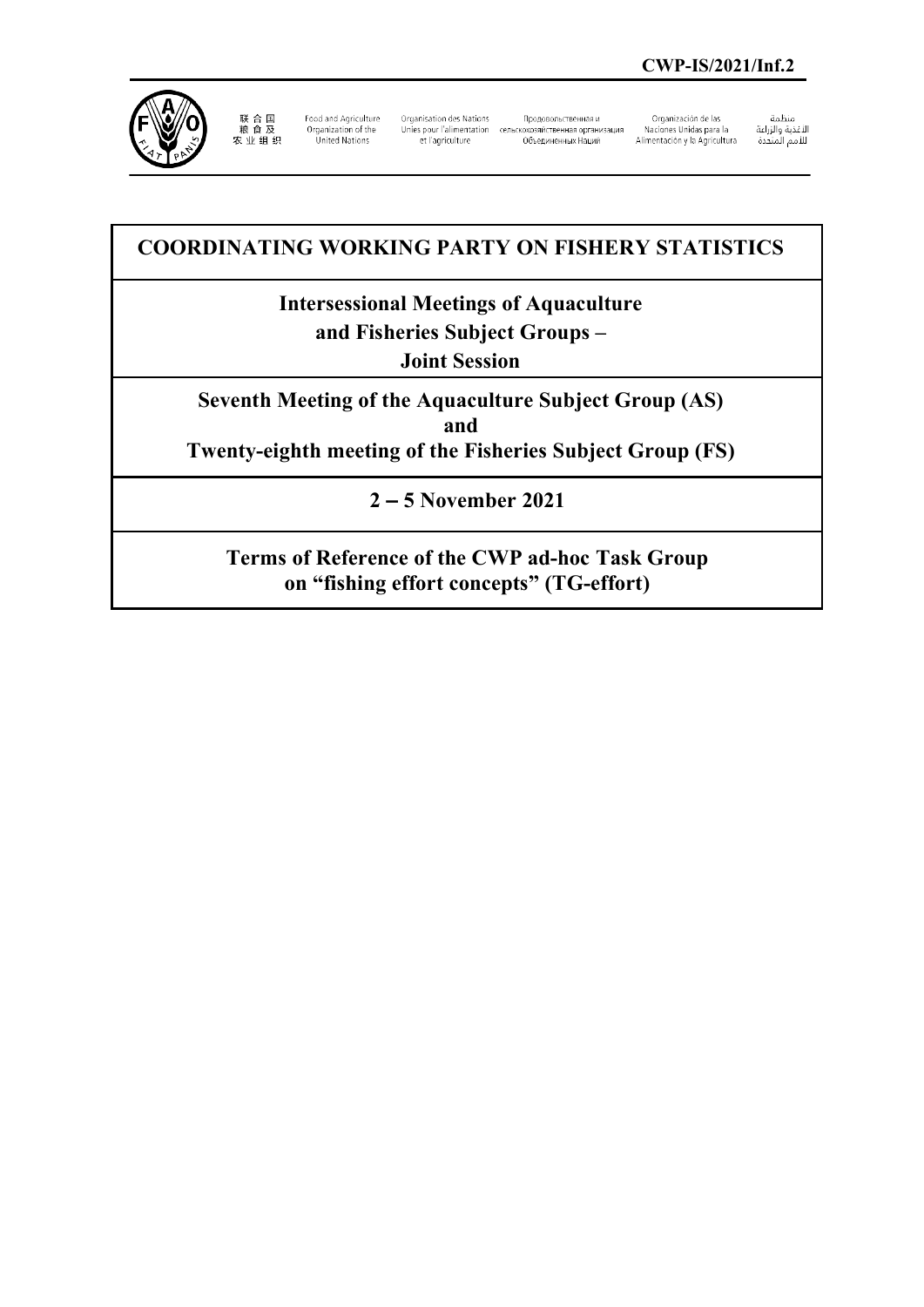## **CWP ad-hoc Task Group on "fishing effort concepts" (TG-effort)**

## **Terms of Reference Version 2.0**

#### **1. Background**

Fishing effort in capture fisheries is generally defined in terms of the amount of fishing gear of a specific type used on the fishing grounds over a given unit of time e.g. a fishing operation, fishing activity, day or fishing trip. The time spent searching for fish (search duration) is also taken into consideration. The measure of effort (unit of fishing effort) depends on the fishery and type of gear used. The impact of a unit of fishing effort on the fish populations and the ecosystem generally differs amongst vessels and/or fishers and depends on the gear deployed and the mode of fishing. As a result, effort statistics often need to be qualified (e.g. by vessel type, engine power, seasonal effect). When two or more kinds of gear are used or when the same gear is used for example by different classes of vessel, the respective efforts must be adjusted to some common standard before being aggregated across all classes. This common standard is sometimes referred to as effective fishing effort. Standard measures of effort for categories of fishing gear defined in the International Standard Statistical Classification of Fishing Gear (ISSCFG, CWP Handbook, Annex M) are listed below (Appendix 1).

CWP has identified varying levels of precision of fishing effort in reporting forms used in  $STATLANT<sup>1</sup>$  $STATLANT<sup>1</sup>$  $STATLANT<sup>1</sup>$ questionnaires and statistical organizations are requested to provide data for each of these levels. There are three main levels of precision (categories A, B and C) and an additional level (D) where:

- Category A refers to a detailed unit of measure, e.g. hours fished or number of sets, etc. These units of measure will vary with the gear used.
- Category B refers to the number of days fished, i.e. the number of days on which fishing took place. For those fisheries in which searching is a substantial part of the fishing operation, days in which searching occurred, but no fishing took place should be included in the number of days fished.
- Category C refers to the number of days on the fishing ground in addition to days fishing and searching; here all other days while the vessel was on the fishing ground should be indicated.
- Category D (in STATLANT form B21) uses the percent of pro-rated effort to estimate the percentages of the catches when data are incomplete.

The effort may be nominal, reflecting the simple total of effort units exerted on a stock in a given time period. Effort may also be standard or effective when corrected to take account of differences in fishing power and efficiency and ensure direct proportionality with fishing mortality and this relates usually to a specific fishery and gear. If more than one gear is considered, standardization in relation to one of them is necessary. For biologists, a good measure of fishing effort should be proportional to fishing mortality. For economists it should be proportional to the cost of fishing.

Statistics on fishing effort and associated catch per unit of effort often underpin advice on the sustainable development and management of capture fisheries. Fishing effort statistics are for many purposes required as detailed data (e.g. broken down by fishing fleet, gear, season, target species and geographic

<span id="page-1-0"></span><sup>1</sup> STATLANT system of questionnaires is a long-standing standardized statistical inquiry developed by the CWP for the submission of national catch and effort data to international organizations by national statistical offices (http://www.fao.org/cwp-on-fishery-statistics/handbook/introduction/data-collection-systems/en/).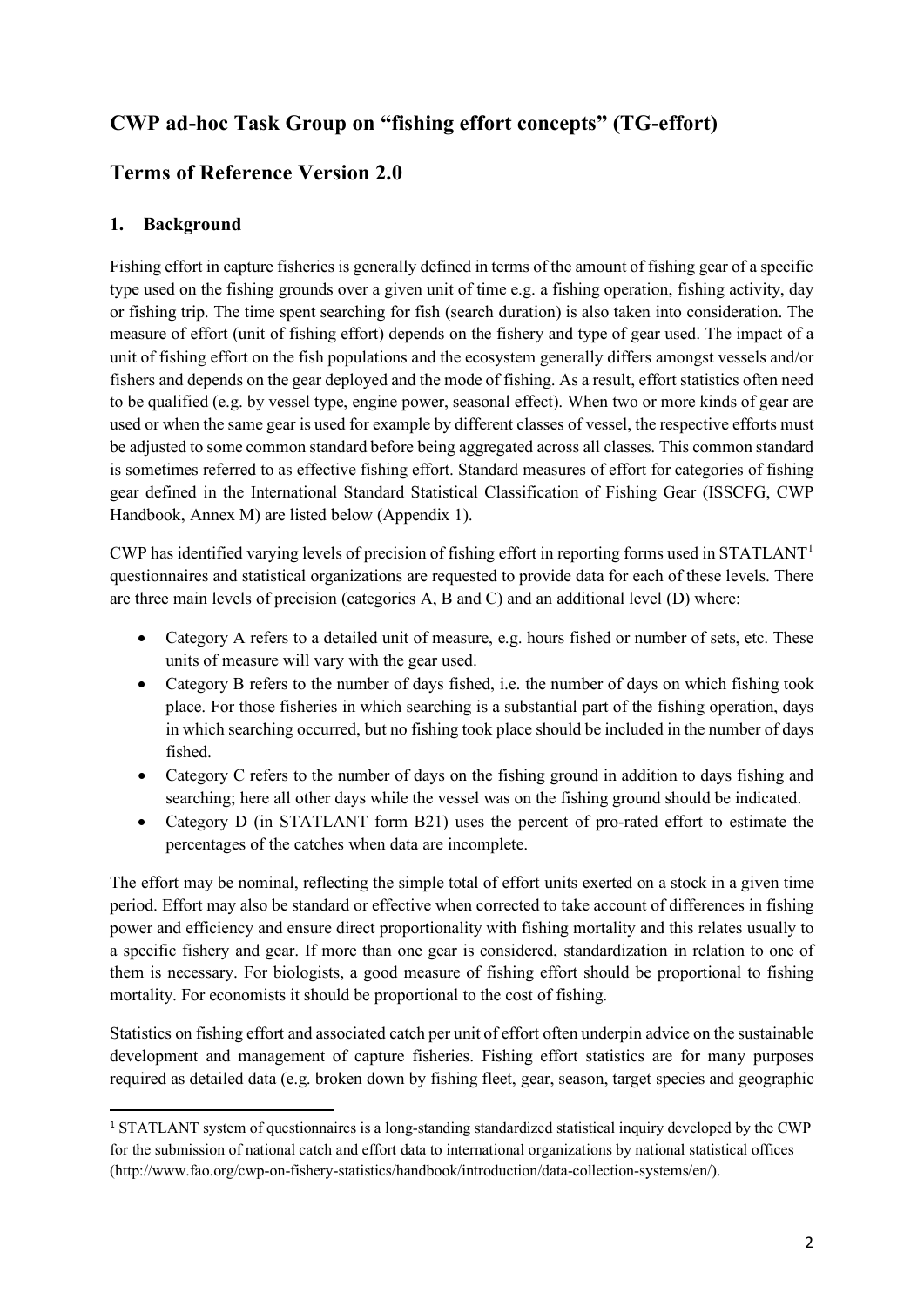area or fishing zone) and national and regional fisheries organizations publish effort statistics in various forms. Importantly, the concepts and definitions used to quantify fishing effort may differ between these organizations, and fishing effort may be under-reported or not reported in some fisheries. As a result, the compilation of effort statistics may differ at national or regional levels and such differences may limit the compatibility of effort statistics and the exchange and wider use of these data in regional and global contexts.

#### **Context/Purpose**

The technical workshop on global harmonization of tuna fisheries statistics (FAO, 2019a) proposed revisions to the CWP definitions for fishing effort to include and harmonize effort measures utilized by the t-RFMOs (included in Appendix 2 below). The workshop suggested specific tasks to:

- i. Combine the three categories A, B and C above and to combine two measures of effort (number of days fished and number of days on the fishing ground) in categories B and C
- ii. Develop a fishing practice data structure module (refer reference harmonization, CWP 2019) that combines the concepts of fishing gear (ISSCFG) and fishing mode.

The  $26<sup>th</sup>$  session of CWP (CWP-26) welcomed the proposal from the t-RFMOs which allows these organizations to better harmonize their collection and sharing of fishing effort data, and CWP requested that this work be extended to the other RFBs with particular consideration ofsmall-scale fisheries (FAO, 2019b).

CWP-26 established five ad-hoc task groups (TGs) to progress its work during the 2019-2022 intersessional period (FAO, 2019b). Membership of the ad-hoc TGs is open to all CWP parties, and CWP-26 identified a lead organization for each TG to convene and lead that TG with support from the CWP Secretariat. Three of these TGs involve capture fisheries:

- Fishing effort concepts (TG-effort)
- Catch concepts (TG-catch)
- Reference harmonization standard (TG-RH2).

While the task of developing the concept of 'fishing activity' information was initially proposed as part of the work of TG-effort, CWP-26 referred the development of a suitable standard for the fishing activity concept to TG-RH2 (FAO, 2019b). CWP-26 identified WECAFC as the lead organization for TG-effort, noting that WECAFC is a FAO Body and that a co-lead would be sought intersessionally. WECAFC has advised that Nancie Cummings is available to convene TG-effort, with David Ramm and support from the CWP Secretariat. Draft terms of reference (ToRs) for TG-effort were developed in consultation with the TG Convener and are elaborated below (Section 2. Objectives, tasks and timeframe and Section 3. Organization of work).

#### **2. Objectives, tasks and timeframe**

The objectives of TG-effort are to:

• Review, revise and where necessary further develop CWP fishing effort concepts and associated diagram(s) and definitions including measures of nominal and standard effort, and elaborate their use in informing STATLAT questionnaires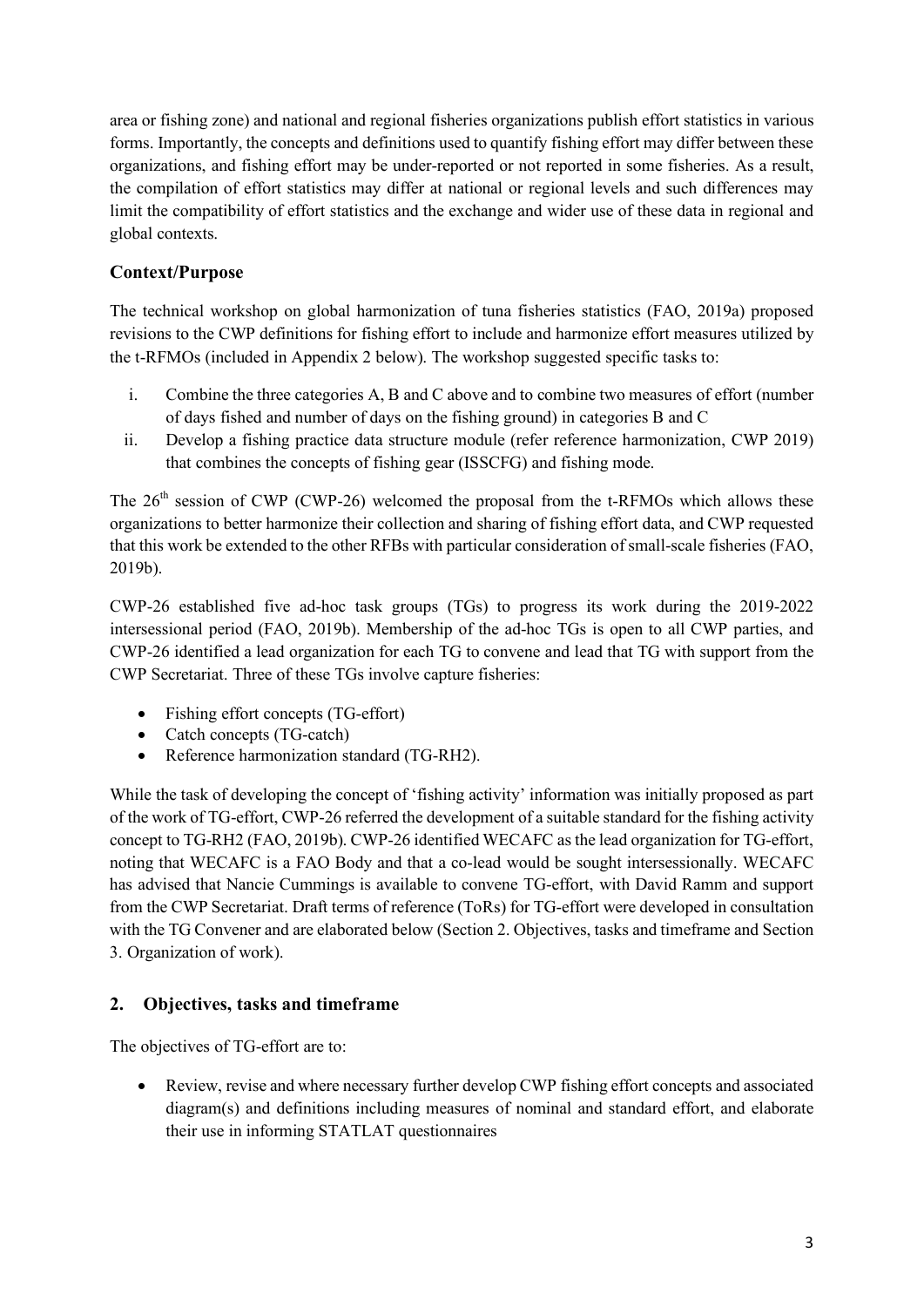• Review, further develop and define standard measures of effort for the categories of fishing gear in ISSCFG (refer Appendixes 1 and 2), taking account of emerging remote-sensing technologies (refer below) and opportunities to develop new measures of effort.

Emerging remote-sensing technologies such as satellite-based Automatic Identification System (AIS), Synthetic Aperture Radar (SAR) systems and Visible Infrared Imaging Radiometer Suite (VIIRS) provide opportunities to develop new measures of fishing effort which may be integrated with existing measures defined by CWP. A recent study of AIS-based fishing activity has demonstrated the use of AIS tracks from industrial fishing vessels to provide estimates of fishing activity and effort in near real time (Taconet *et al*, 2019). Other studies are demonstrating the potential of technologies such as SAR and VIIRS to quantity the movements and activities of fishing vessels (e.g. Global Fishing Watch).

It is anticipated that the work of TG-effort will be reviewed and further developed during an intersessional meeting of the CWP Fisheries Subject Group and subsequently presented to CWP-27 in 2022 for consideration. Some outputs from TG-effort could have implications for the work of TG-catch and TG-RH2 and vice-versa (e.g. fishing activity information and fishing effort module), and collaboration between TGs may be required to ensure overall consistently in advice to CWP and may require a virtual joint-TG meeting. In addition, some outputs of TG-effort may be implemented in the CWP Handbook section on fishing effort. Proposed tasks and timeframe for the work of TG-effort are outlined in Table 1.

|                  | <b>Task</b>                                                                  | Timeframe        |
|------------------|------------------------------------------------------------------------------|------------------|
| $\overline{0}$ . | Develop draft ToRs and work plan in consultation with TG Convener and        | Feb 2021         |
|                  | circulate to members for validation. Call for TG participations and their    |                  |
|                  | contact details.                                                             |                  |
| 1.               | Finalize ToRs and establish TG membership                                    | March 2021       |
| 2.               | Review, revise and where necessary further develop the CWP fishing           | July/August 2021 |
|                  | effort concepts and associated diagram(s) and definitions including          |                  |
|                  | measures of nominal and standard effort, and elaborate their use in          |                  |
|                  | informing STATLANT questionnaires                                            |                  |
| 3                | Concurrently with 2, review, further develop and define standard             | July/August 2021 |
|                  | measures of effort for the categories of fishing gear in ISSCFG, taking      |                  |
|                  | account of opportunities for new measures based on emerging                  |                  |
|                  | technologies such as AIS, SAR and VIIRS                                      |                  |
| 4.               | Circulate first draft of the revised fishing effort concepts and definitions | September 2021   |
| 5.               | Consider further development to the fishing effort concepts                  | Prior to the CWP |
|                  |                                                                              | Intersessional   |
|                  |                                                                              | meeting $(IS)$   |
| 6.               | Concurrently with 5, consider implications of the revised fishing effort     | Prior to IS      |
|                  | concepts and definitions in the work of TG-catch and TG-RH2 and, if          |                  |
|                  | needed, convene a virtual joint-TG meeting                                   |                  |
| 7.               | Present advanced version of revised fishing effort concepts and              | IS               |
|                  | definitions at the CWP intersessional meeting (IS)                           |                  |

#### **Table 1: Proposed tasks and timeframe for the work of TG-effort**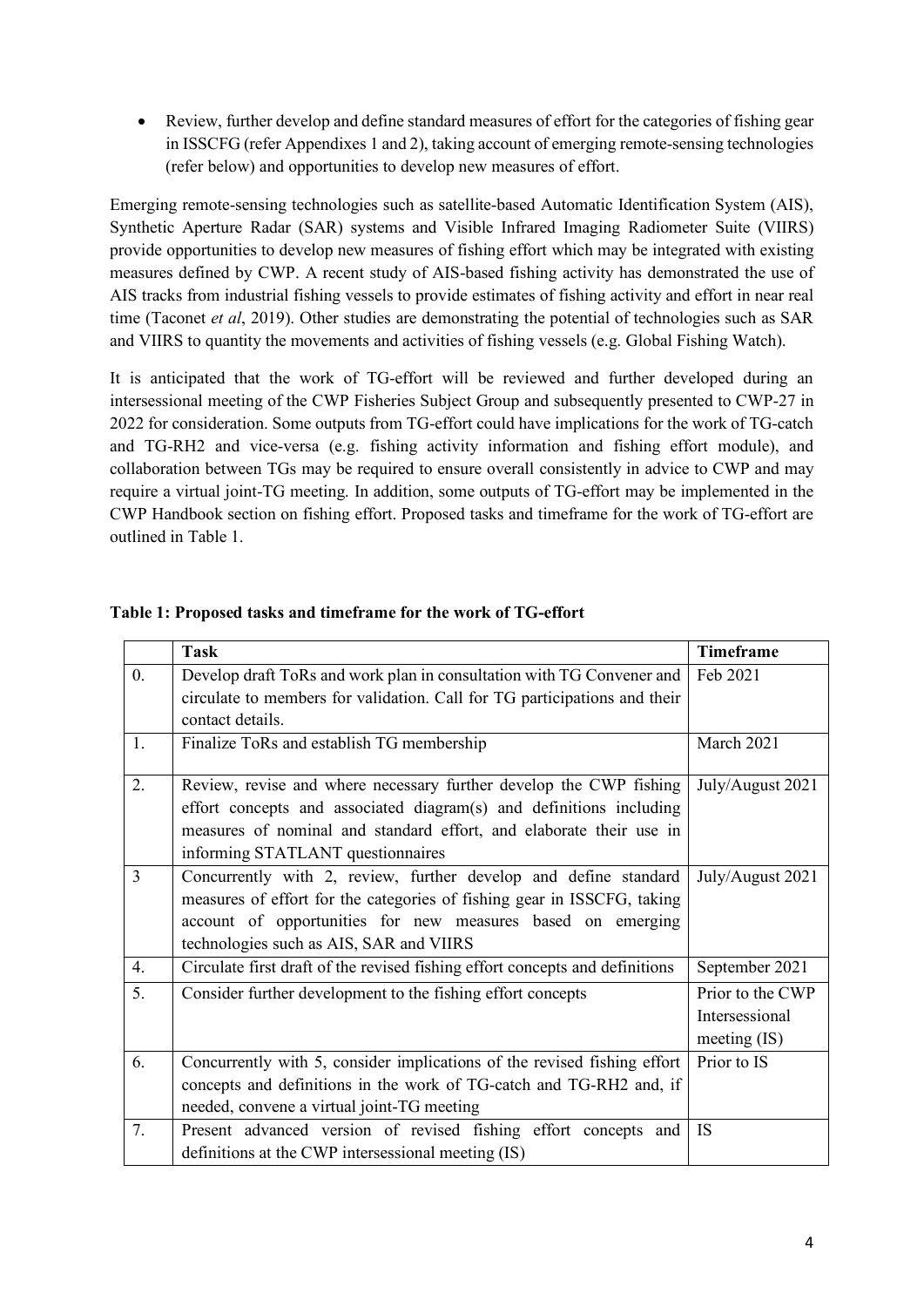| 8.  | Consider further developments including intersessional meeting feedback   Post IS<br>and enlarging the scope of contributions to other CWP parties |               |
|-----|----------------------------------------------------------------------------------------------------------------------------------------------------|---------------|
| 9.  | Incorporate relevant outputs of TG-catch and TG-RH2                                                                                                | Post IS       |
| 10. | Present final version of the revised fishing effort concepts, diagram(s) and                                                                       | By $mid-2022$ |
|     | definitions to CWP-27 for consideration and, if possible, adoption                                                                                 |               |

#### **3. Organization of work**

#### **3.1. Convener**

CWP-26 identified WECAFC as the lead organization for TG-effort and WECAFC has advised that Nancie Cummings is available to convene the TG, with David Ramm and support from the CWP Secretariat. Meetings will be called by the Convener and supported by the CWP Secretariat which will also ensure the progress of work and development of outputs, as stipulated by the CWP work plan and these ToRs.

#### **3.2. Membership**

TG-effort is open to all CWP parties and those interested in this work are encouraged to actively contribute. At CWP-26, the following parties indicated initial interest in participating in the TG: GFCM ICCAT, ICES, IOTC, NAFO, SEAFDEC and FAO/WECAFC.

Interested CWP parties are requested to provide the name of the person(s) who will be actively involved in the work of TG-effort. To the extent practicable, if a member of the TG is unable to attend a meeting, a substitute will be nominated to participate in the meeting, and inform the convener of this substitution prior to the scheduled meeting.

#### **3.3. Role of group members**

TG-effort will make decisions in the spirit of consensus and cooperation. TG members will decide on the detailed work plan and may propose revisions of the ToRs for approval by the Coordinator of the CWP Fisheries Subject Group and the CWP Secretariat.

Each TG participant is encouraged to engage actively in the work of the TG, including by:

- Attending all web calls and meetings
- Sharing knowledge and practical examples to illustrate CWP needs
- Reviewing working documents co-prepared by the TG.

As a whole, the TG will develop the documents fulfilling its objectives including recommendations for presentation, discussion and decision at the CWP intersessional and session meetings.

#### **3.4. Meeting agenda items**

Meeting agendas, with attached meeting material, will be distributed at least five working days prior to a scheduled meeting, in coordination with the CWP Secretariat. At the end of each meeting, the TG will consider requirements for any follow-up meeting and, if required, will identify draft agenda items to be addressed at that meeting together with a proposed meeting schedule (date, time, duration).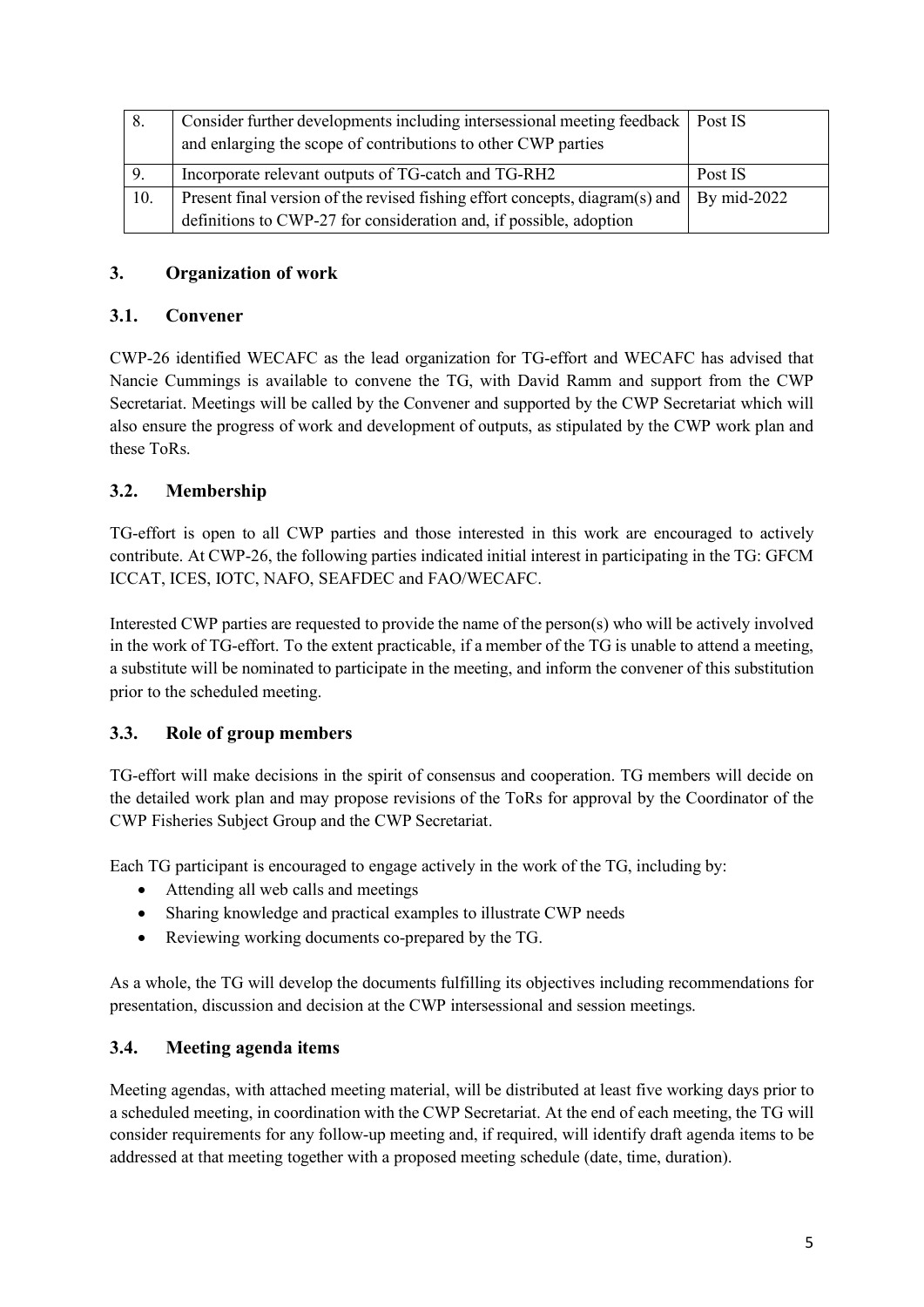#### **3.5. Minutes and meeting papers**

The minutes of each meeting will be prepared by the convener with support from the CWP Secretariat, or any other member on a voluntary basis, and shared with the TG members no later than ten working days following each meeting.

#### **3.6. Working conditions**

Most TG activities will be conducted through email exchange and online meetings; however, face-toface meetings may be held as appropriate if deemed necessary and upon available resources. The frequency of the meetings will be determined by the TG work and progress.

#### **3.7. Collaboration with other TGs**

Some outputs from TG-effort could have implications for the work of TG-catch and TG-RH2, and viceversa. Collaboration between TGs may be required to ensure overall consistently in advice to CWP and may require a virtual joint-TG meeting.

#### **References**

**CWP.** CWP Handbook. [Cited 1 January 2021, under revision]. http://www.fao.org/cwp-on-fisherystatistics/handbook/introduction/en/

**FAO.** 2019a. *Report of the technical workshop on global harmonization of Tuna fisheries statistics. Rome, Italy, 19–22 March 2018.* FAO Fisheries and Aquaculture Report No. 1239. Rome, FAO. 52 pp. (also available at http://www.fao.org/3/ca3132en/ca3132en.pdf).

**FAO.** 2019b. *Report of the twenty-sixth session of the Coordinating Working Party on Fishery Statistics. Rome, Italy, 15–18 May 2019.* FAO Fisheries and Aquaculture Report No. 1293. Rome, FAO. 51 pp. (also available at http://www.fao.org/3/ca6684en/ca6684en.pdf).

**Global Fishing Watch (GFW).** *Identification of 'dark vessels'*. [Cited 8 February 2021]. https://globalfishingwatch.org/research/viirs/

**Taconet, M., Kroodsma, D., & Fernandes, J.A.** 2019. *Global Atlas of AIS-based fishing activity - Challenges and opportunities*. Rome, FAO. (also available at http://www.fao.org/3/ca7012en/ca7012en.pdf).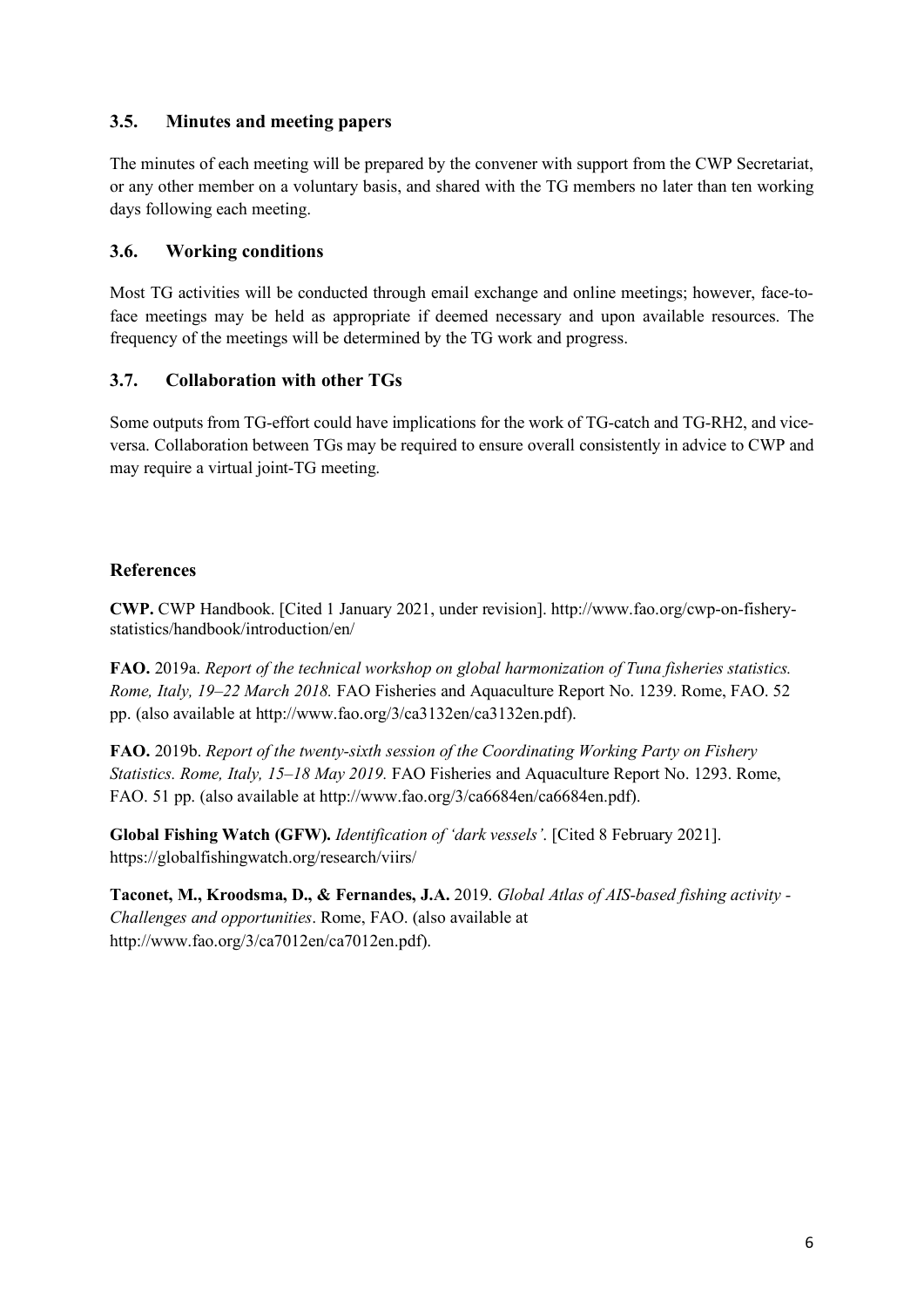### **Appendix 1: Selected combinations of gear and effort** (CWP Handbook, Annex N1)



Food and Agriculture<br>Organization of the<br>United Nations Coordinating Working Party on Fishery Statistics (CWP)

**Handbook of Fishery Statistics** 

#### Selected combinations of gear and effort

| <b>Fishing gear</b>                    | <b>Effort measure descriptors</b> | <b>Definitions</b>                                                                                                                                                                                                                 |
|----------------------------------------|-----------------------------------|------------------------------------------------------------------------------------------------------------------------------------------------------------------------------------------------------------------------------------|
| Surrounding nets<br>(purse seines)     | Number of sets                    | Number of times the gear has been set or<br>shot, whether or not a catch was made.<br>This measure is appropriate when school<br>size and packing density is related to stock<br>abundance or sets are made in a random<br>manner. |
| Beach seines                           | Number of sets                    | Number of times the gear has been set or<br>shot, whether or not a catch was made.                                                                                                                                                 |
| <b>Boat seines</b><br>(Danish, etc.)   | Hours fishing per day             | Number of times the gear was set or shot<br>per day, times the estimated mean set or<br>shot duration.                                                                                                                             |
| <b>Trawls</b>                          | Number of hours fished            | Number of hours during which the trawl was<br>in the water (midwater trawl), or on the<br>bottom (bottom trawl), and fishing.                                                                                                      |
| <b>Boat dredges</b>                    | Number of hours fished            | Number of hours during which the dredge<br>was on the bottom and fishing.                                                                                                                                                          |
| Gillnets<br>(set or drift)             | Number of effort units            | Length of nets expressed in 100-metre units<br>multiplied by the numbers of sets made<br>(= accumulated total length in metres of<br>nets used in a given time period divided by<br>$100$ ).                                       |
| Gillnets<br>(fixed)                    | Number of effort units            | Length of net expressed in 100-metre units<br>multiplied by the number of times the net<br>was cleared.                                                                                                                            |
| <b>Traps</b><br>(uncovered pound nets) | Number of effort units            | Number of days fished times the number of<br>units hauled.                                                                                                                                                                         |
| Covered pots and fyke<br>nets          | Number of effort units            | Number of lifts times the number of units<br>(= total number of units fished in a given<br>time period).                                                                                                                           |
| Longlines<br>(set or drift)            | <b>Thousands of hooks</b>         | Number of hooks fished in a given time<br>period divided by 1 000.                                                                                                                                                                 |
| Handlines.<br>(pole, troll, jig, etc.) | Number of line days               | Total number of lines used in the given time<br>period.                                                                                                                                                                            |
| Harpoons                               | ------                            | (Report effort levels B and C only)                                                                                                                                                                                                |